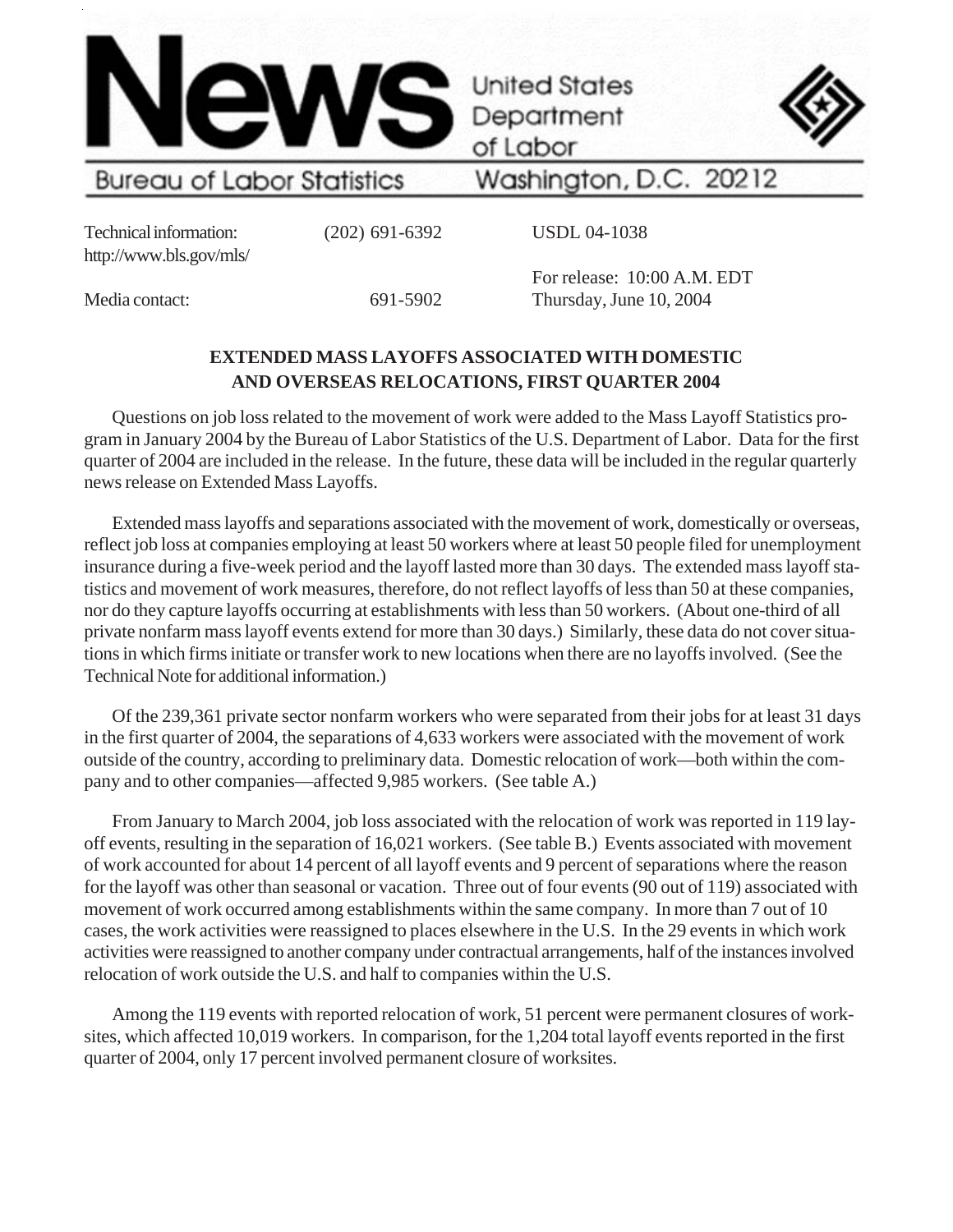| Action                                   | <b>Layoff</b> events | Separations |
|------------------------------------------|----------------------|-------------|
| Total, private nonfarm sector            | 1,204                | 239,361     |
| Total, excluding seasonal and            | 869                  | 182,456     |
| Total with movement of work <sup>2</sup> | 119                  | 16,021      |
| Overseas relocations                     | 34                   | 4,633       |
| Within company                           | 21                   | 2,976       |
| Different company                        | 13                   | 1,657       |
| Domestic relocations                     | 79                   | 9,985       |
| Within company                           | 65                   | 8,191       |
| Different company                        | 14                   | 1,794       |

## **Table A. Extended mass layoff events and separations by selected employer action, first quarter 2004**

<sup>1</sup> The questions on movement of work were not asked of employers when the reason for layoff was either seasonal work or vacation period.

2 Detail does not add to group total due to incomplete information.

In establishments that had layoffs related to the movement of work, the average size of a layoff was 135 workers. This compares with an average of 199 for all establishments that had extended mass layoffs in the first quarter of 2004.

Sixty-eight percent of the layoff events involving the movement of work and 65 percent of the laid-off workers were from manufacturing industries during the first quarter of 2004. Among all private nonfarm extended layoffs, manufacturing accounted for 32 percent of the events and 24 percent of the separations. (See table 1.)

Internal company restructuring (bankruptcy, business ownership change, financial difficulty, and reorganization) accounted for 70 percent of layoff events associated with work relocation and resulted in 11,600 separations during the first quarter. (See table 2.) Most of these were due to reorganization within the company. In contrast, only 25 percent of the mass layoff events in the total private nonfarm economy were because of internal company restructuring.

The Midwest accounted for the largest proportion of workers in extended mass layoff events associated with the movement of work (34 percent) in the first quarter of 2004, followed by the South (31 percent), the West (27 percent), and the Northeast (8 percent). (See table 3.) For all extended mass layoff events, separations were concentrated in the West (43 percent), followed by the Midwest (29 percent), the South (16 percent), and the Northeast (12 percent).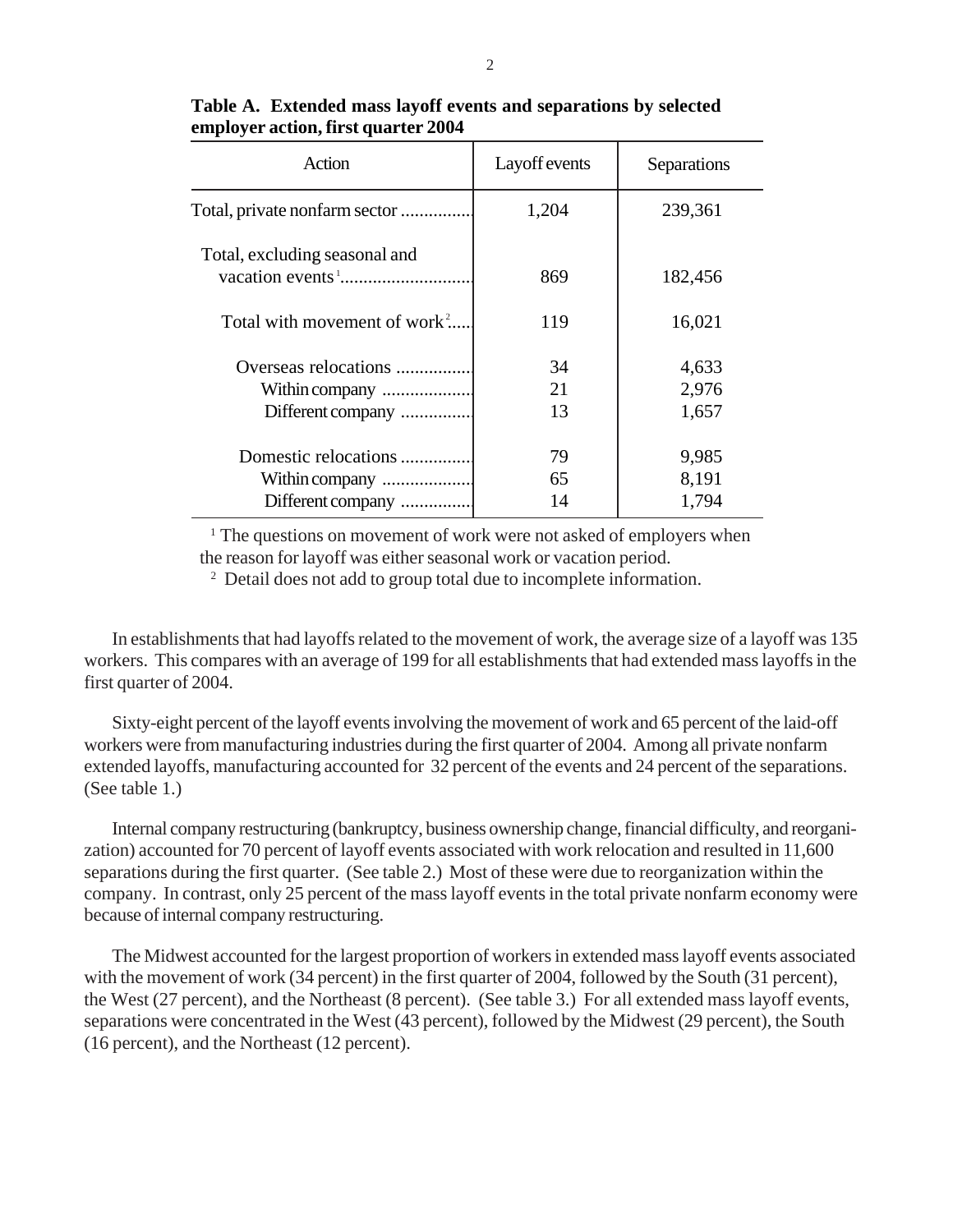| Type of movement                    | Layoff events | Separations     |
|-------------------------------------|---------------|-----------------|
| Total, private nonfarm sector       | 1,204         | 239,361         |
| Total, excluding seasonal and       | 869           | 182,456         |
| Total with movement of work $\cdot$ | 119           | 16,021          |
|                                     | 90<br>65      | 11,917<br>8,191 |
|                                     | 21            | 2,976           |
|                                     | 29            | 4,104           |
|                                     | 14            | 1,794           |
|                                     | 13            | 1,657           |

# **Table B. Extended mass layoff events and separations by movement of work, first quarter 2004**

 $1$  The questions on movement of work were not asked of employers when the reason for layoff was either seasonal work or vacation period.

2 Detail does not add to group total due to incomplete information.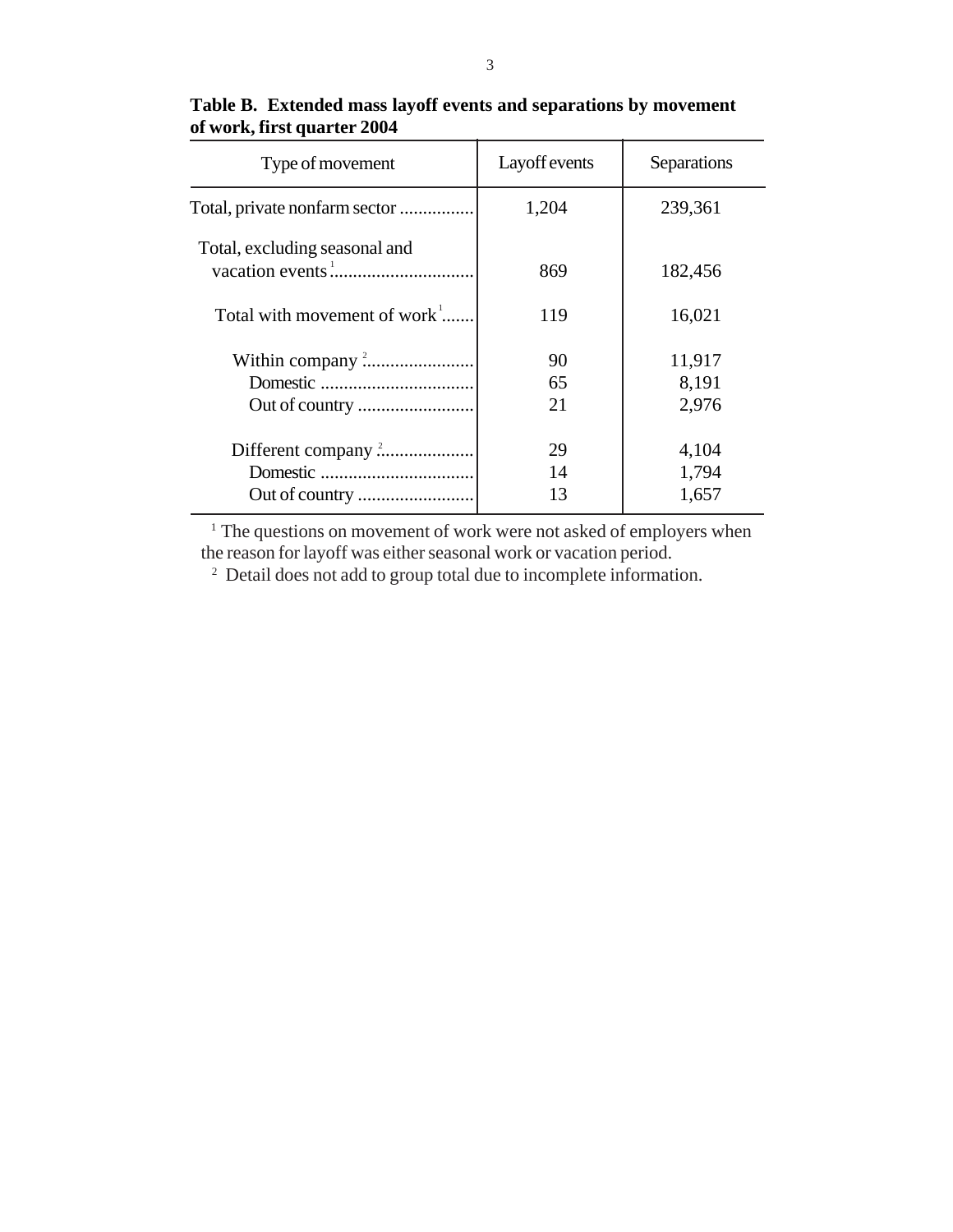# **Technical Note**

The Mass Layoff Statistics (MLS) program is a federal-state program which identifies, describes, and tracks the effects of major job cutbacks, using data from each state's unemployment insurance database. Establishments which have at least 50 initial claims filed against them during a consecutive 5-week period are contacted by the state agency to determine whether these separations are of at least 31 days duration, and, if so, information is obtained on the total number of persons separated and the reasons for these separations. Establishments are identified according to industry classification and location. Because of the employer contact component, the BLS decided to use the MLS program as a vehicle for collecting additional information on offshoring and outsourcing associated with job loss, by adding questions that address movement of work.

#### **Definitions**

*Establishment*. A unit at a single physical location at which predominantly one type of economic activity is conducted.

*Extended layoff event*. Fifty or more initial claims for unemployment insurance benefits from an establishment during a 5-week period, with at least 50 workers separated for more than 30 days.

*Layoff*. The separation of persons from an employer as part of a mass layoff event. (See below.) Such layoffs involve both persons subject to recall and those who are terminated by the establishment.

*Mass layoff.* Fifty or more initial claims for unemployment insurance benefits from an establishment beginning in a given month, regardless of duration.

*Worksite closure*. The complete closure of either multi-unit or single-unit establishments or the partial closure of a multiunit establishment where entire worksites affected by layoffs are closed or planned to be closed.

#### **Movement of work concepts and questions**

The term "moving work" means that the company experiencing the layoff has reassigned work activities that were performed at a worksite by the company's employees (1) to another worksite within the company; (2) to another company under formal arrangements at the same worksite; or (3) to another company under formal arrangements at another worksite. The type of work activities subject to movement can include accounting, customer service, cleaning, warehousing, etc.

"Overseas relocation" is the movement of work from within the U.S. to locations outside of the U.S. "Overseas relocation" can occur within the same company and involve movement of work to a different location of that company outside of the U.S., or to a different company altogether.

"Domestic relocation" is the movement of work to other locations inside the U.S., either within the same company or to a different company.

"Overseas relocation" and "domestic relocation" are no longer used in the same way as they were in earlier extended mass layoff news releases. Therefore, the data presented in this news release are not comparable to those that were presented in earlier news releases.

Questions on movement of work and location are asked for all identified layoff events when the reason for separation is other than "seasonal work" or "vacation period." Seasonal and vacation layoff events were excluded because movement of work appears unlikely.

Questions on movement of work are asked after the analyst verifies that a layoff in fact occurred and lasted more than 30 days, and obtained the total number of workers separated from jobs, the date the layoff began, and the economic reason for the layoff. If the reason for layoff is other than seasonal or vacation, the employer was asked the following:

(1) "Did this layoff include your company moving work from this location(s) to a different geographic location(s) within your company?"

(2) "Did this layoff include your company moving work that was performed in-house by your employees to a different company, through contractual arrangements?"

A "yes" response to either question is followed by:

"Is the location inside or outside of the U.S.?" and "How many of the layoffs were a result of this relocation?"

Layoff actions are classified as "overseas relocation" if the employer responds "yes" to questions 1 and/or 2, and indicates that the location(s) was outside of the U.S. Domestic relocation is determined if the employer responds "yes" to questions 1 and/or 2 and indicates that the location(s) was within the U.S.

After asking the movement of work questions, the employer contact continues and responses are obtained for questions on recall expectations and open/closed status of the worksite.

#### **Reliability of the data**

The identification of establishments and layoff events in the MLS program and associated characteristics of claimants is based on administrative data on covered establishments and unemployment insurance claims, and, therefore, is not subject to issues associated with sampling error. Nonsampling errors such as typographical errors may occur but are not likely to be significant. While the MLS establishments and layoff events are not subject to sampling error, and all such employers are asked the employer contact questions, the employer responses are subject to nonsampling error. Nonsampling error can occur for many reasons, including the inability to obtain information for all respondents, inability or unwillingness of respondents to provide correct information, and errors made in the collection or processing of the data. For the first quarter of 2004, outright refusal to participate in the employer contact accounted for 7.2 percent of all private nonfarm events.

### **Other information**

Information in this release will be made available to sensory impaired individuals upon request. Voice phone: 202-691-5200; TDD message referral phone: 1-800-877-8339.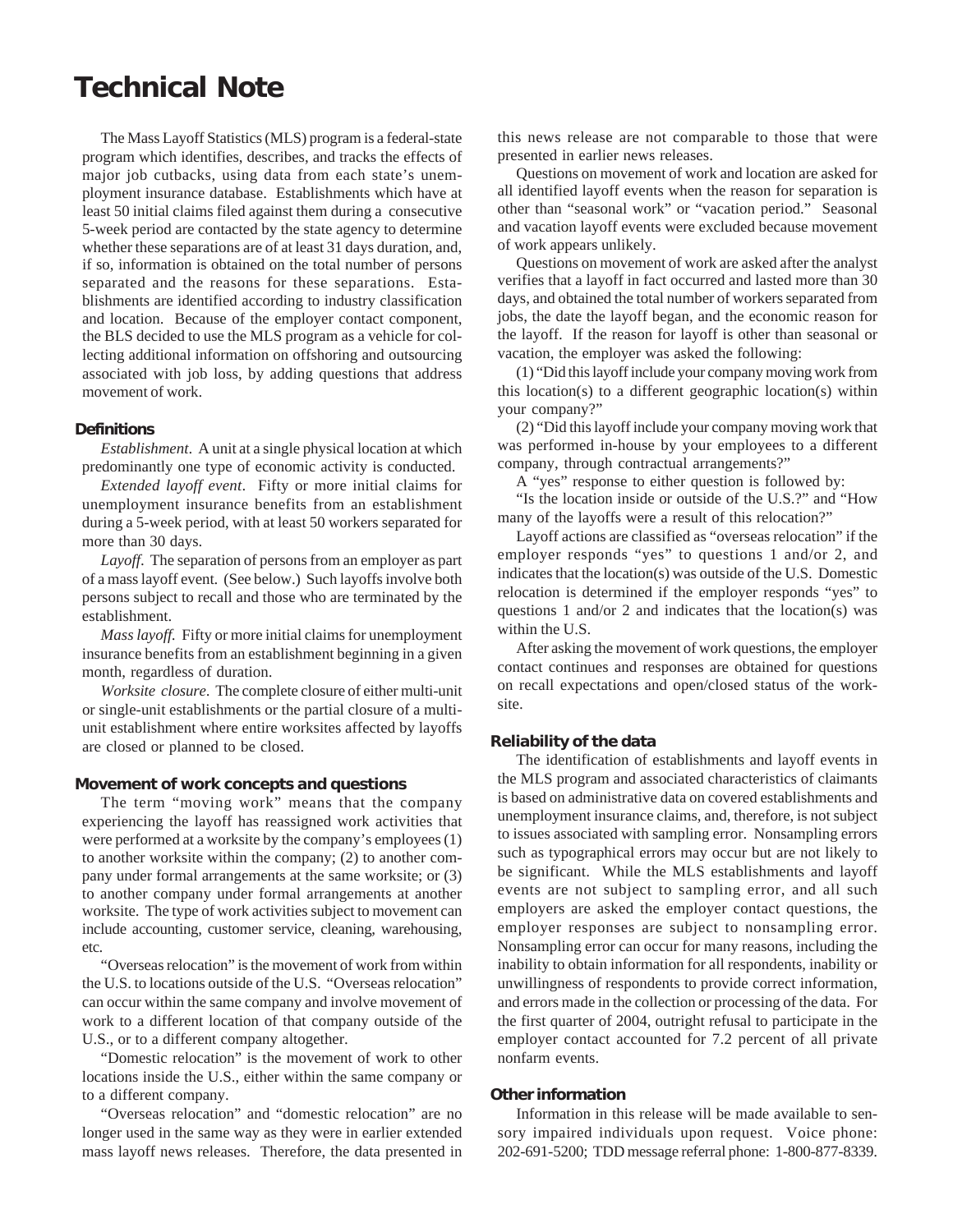|                                                                                                                                                                                                                                                                                                                                                                                                                                              | Layoff events                                                                                                                                                             |                                                                                                                                             | Separations                                                                                                                                                                                                                                                     |                                                                                                                                                                                                                            |
|----------------------------------------------------------------------------------------------------------------------------------------------------------------------------------------------------------------------------------------------------------------------------------------------------------------------------------------------------------------------------------------------------------------------------------------------|---------------------------------------------------------------------------------------------------------------------------------------------------------------------------|---------------------------------------------------------------------------------------------------------------------------------------------|-----------------------------------------------------------------------------------------------------------------------------------------------------------------------------------------------------------------------------------------------------------------|----------------------------------------------------------------------------------------------------------------------------------------------------------------------------------------------------------------------------|
| Industry                                                                                                                                                                                                                                                                                                                                                                                                                                     | Total                                                                                                                                                                     | Associated<br>with the<br>movement of<br>work                                                                                               | Total                                                                                                                                                                                                                                                           | Associated<br>with the<br>movement of<br>work                                                                                                                                                                              |
|                                                                                                                                                                                                                                                                                                                                                                                                                                              | 1,204                                                                                                                                                                     | 108                                                                                                                                         | 239,361                                                                                                                                                                                                                                                         | 16,021                                                                                                                                                                                                                     |
| Beverage and tobacco products<br>Leather and allied products<br>Printing and related support activities<br>Petroleum and coal products<br>Plastics and rubber products<br>Nonmetallic mineral products<br>Fabricated metal products<br>Computer and electronic products<br>Electrical equipment and appliance<br>Transportation equipment<br>Furniture and related products<br>Miscellaneous manufacturing<br>Transportation and warehousing | 14<br>5<br>229<br>386<br>70<br>10<br>14<br>7<br>16<br>4<br>14<br>11<br>13<br>5<br>14<br>18<br>21<br>13<br>20<br>20<br>32<br>13<br>39<br>19<br>13<br>28<br>132<br>34<br>44 | (1)<br>73<br>7<br>(1)<br>3<br>(1)<br>5<br>(1)<br>1)<br>4<br>3<br>4<br>5<br>3<br>6<br>7<br>6<br>$\overline{7}$<br>4<br>4<br>4<br>4<br>4<br>7 | 1,421<br>557<br>24,549<br>57,616<br>11,005<br>1,694<br>2,022<br>1,045<br>2,251<br>653<br>1,661<br>1,599<br>1,732<br>392<br>2,055<br>2,452<br>2,686<br>2,215<br>2,158<br>2,135<br>3,912<br>2,312<br>8,874<br>2,965<br>1,798<br>3,579<br>86,884<br>6,189<br>7,837 | $(\begin{smallmatrix}1\\1\end{smallmatrix})$<br>10,438<br>1,308<br>(1)<br>554<br>(1)<br>1,189<br>(1)<br>(1)<br>227<br>122<br>634<br>857<br>340<br>870<br>785<br>1,027<br>985<br>497<br>470<br>915<br>362<br>1,075<br>1,449 |
| Real estate and rental and leasing<br>Professional and technical services<br>Management of companies and enterprises<br>Administrative and waste services<br>Health care and social assistance<br>Arts, entertainment, and recreation<br>Accommodation and food services<br>Other services, except public administration                                                                                                                     | 46<br>(1)<br>31<br>5<br>131<br>(1)<br>29<br>14<br>53<br>15                                                                                                                | 5<br>$(^{1})$<br>$\overline{4}$<br>(1)<br>(1)                                                                                               | 7,207<br>(1)<br>3,363<br>492<br>21,067<br>(1)<br>4,175<br>1,238<br>9,110<br>2,955                                                                                                                                                                               | 637<br>(1)<br>$\lambda$<br>597<br>(1)<br>(1)                                                                                                                                                                               |
|                                                                                                                                                                                                                                                                                                                                                                                                                                              | 2                                                                                                                                                                         |                                                                                                                                             | 229                                                                                                                                                                                                                                                             |                                                                                                                                                                                                                            |

## **Table 1. Industry distribution: Extended mass layoff events and separations associated with the movement of work, first quarter 2004**

 $1$  Data do not meet BLS or state agency disclosure standards.

NOTE: Dash represents zero. All data in this table are preliminary.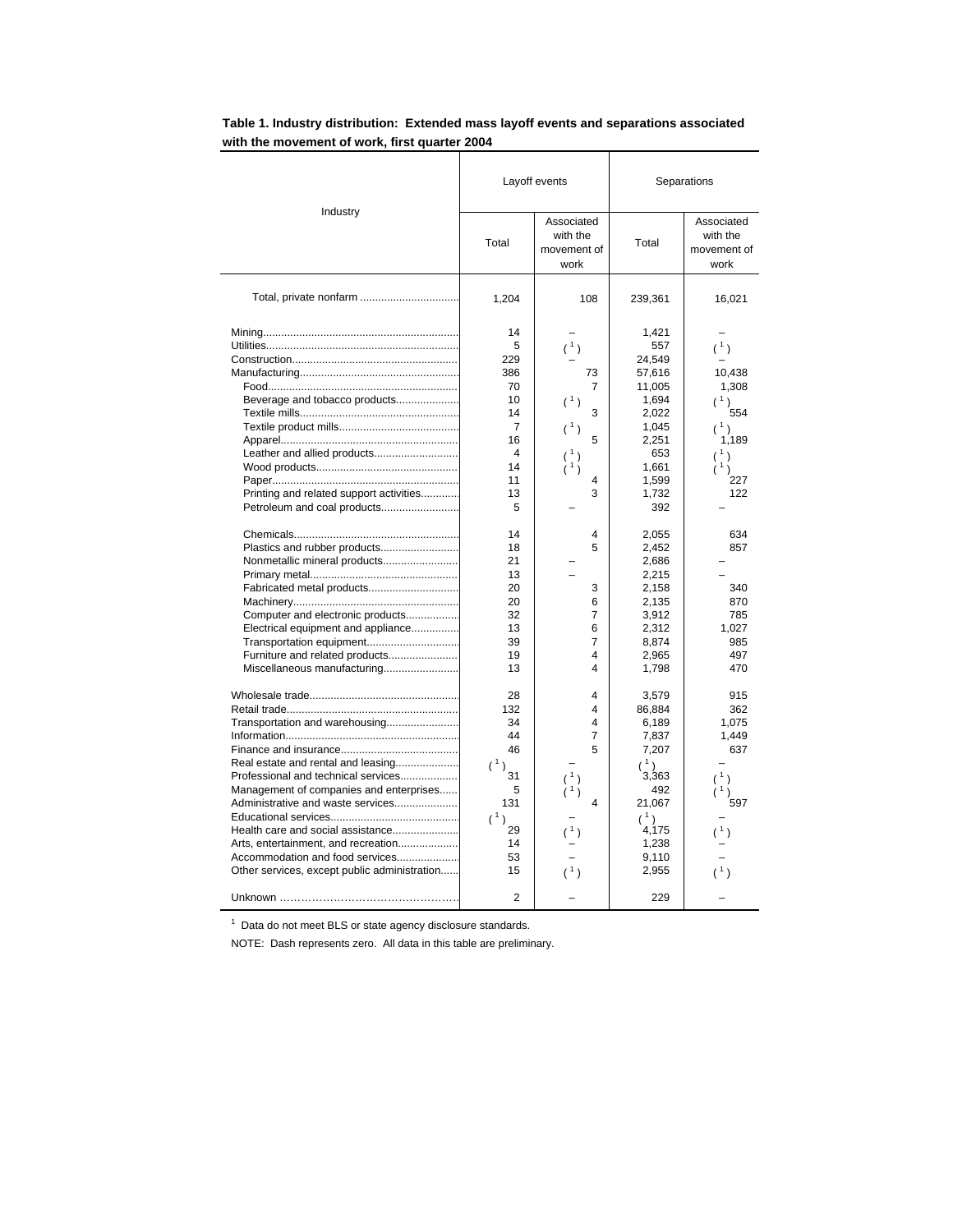|                           | Layoff events |                                               | Separations |                                               |
|---------------------------|---------------|-----------------------------------------------|-------------|-----------------------------------------------|
| Industry                  | Total         | Associated<br>with the<br>movement of<br>work | Total       | Associated<br>with the<br>movement of<br>work |
|                           | 1,204         | 108                                           | 239,361     | 16,021                                        |
|                           | (1)           | (1)                                           | (1)         | (1)                                           |
|                           | 28            |                                               | 8,422       |                                               |
| Business ownership change | 31            | 5                                             | 4,217       | 512                                           |
|                           | 29            | (1)                                           | 4,238       | (1)                                           |
|                           | 170           | (1)                                           | 51,795      |                                               |
|                           |               |                                               |             |                                               |
|                           | 84            | 12                                            | 15,755      | 2,394                                         |
|                           | 14            | 3                                             | 1,182       | 219                                           |
|                           | $\Delta$      |                                               | 21,293      |                                               |
|                           | (1)           |                                               | (1)         |                                               |
|                           | (1)           |                                               | (1)         |                                               |
|                           |               |                                               |             |                                               |
|                           | (1)           |                                               | (1)         |                                               |
|                           | 8             | (1)                                           | 1,675       | (1)                                           |
|                           | 162           | 59                                            | 26,982      | 8,736                                         |
|                           | 332           | (2)                                           | 56,478      | (2)                                           |
|                           | 146           | 4                                             | 16,999      | 291                                           |
|                           | 3             | $(^2)$                                        | 427         | (2)                                           |
|                           | 15            |                                               | 1,382       |                                               |
|                           | 56            | 21                                            | 11,004      | 3.410                                         |
|                           | 115           |                                               | 15,656      |                                               |

## **Table 2. Reason for layoff: Extended mass layoff events and separations associated with the movement of work, first quarter 2004**

 $1$  Data do not meet BLS or state agency disclosure standards.

 $2$  The questions on movement of work were not asked of employers when the reason for layoff was either seasonal work or vacation period.

NOTE: Dash represents zero. All data in this table are preliminary.